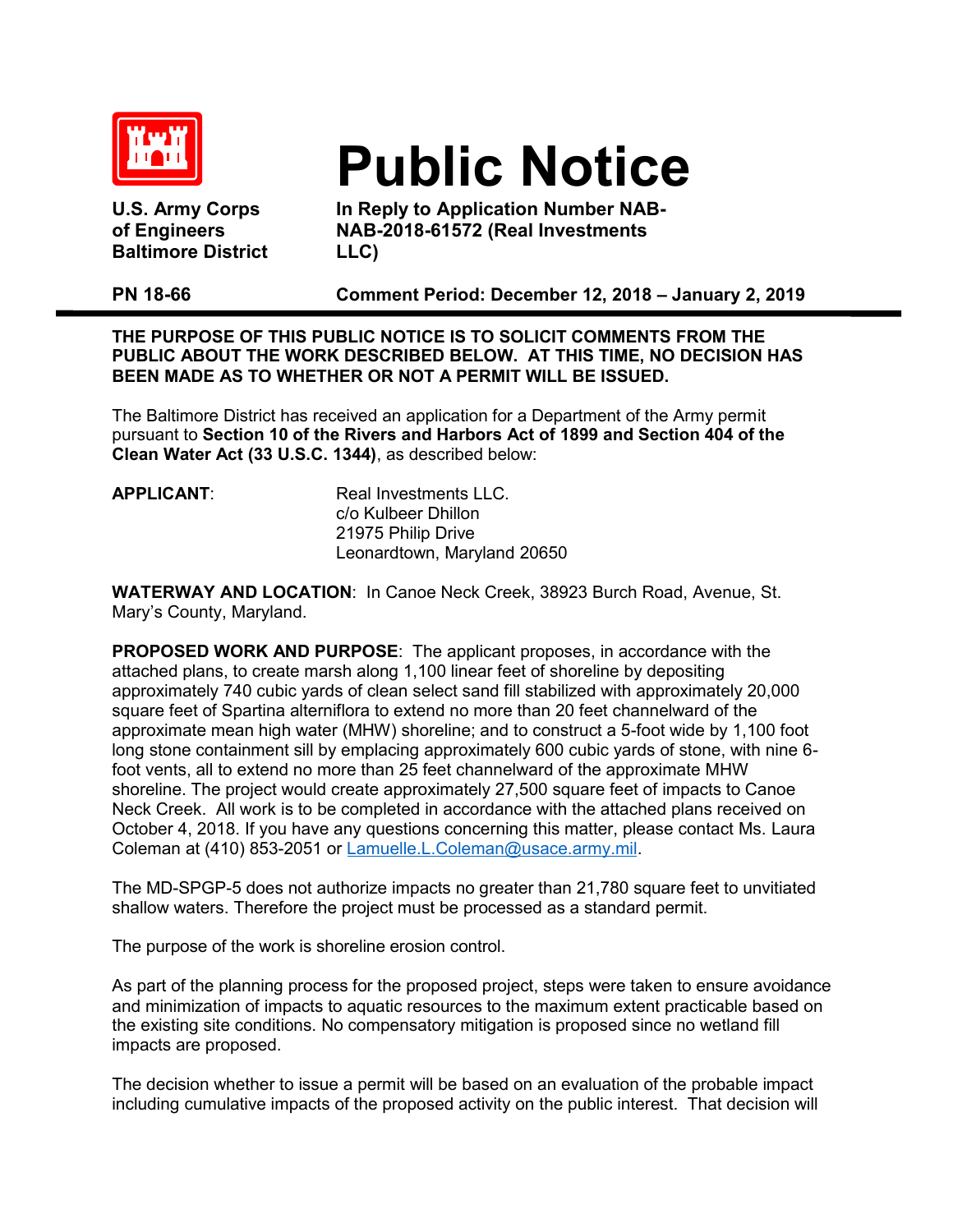reflect the national concern for both protection and utilization of important resources. The benefit which reasonably may be expected to accrue from the proposal must be balanced against its reasonably foreseeable detriments. All factors which may be relevant to the proposal will be considered including the cumulative effects thereof; among those are conservation, economics, aesthetics, general environmental concerns, wetlands, cultural values, fish and wildlife values, flood hazards, flood plain values, land use, navigation, shoreline erosion and accretion, recreation, water supply and conservation, water quality, energy needs, safety, food and fiber production, and, in general, the needs and welfare of the people.

The evaluation of the impacts of the work described above on the public interest will include application of the Clean Water Act 404(b)(1) Guidelines promulgated by the Administrator, U.S. Environmental Protection Agency, under authority of Section 404 of the Clean Water Act.

The Corps of Engineers is soliciting comments from the public; Federal, State, and local agencies and officials; Indian Tribes; and other interested parties in order to consider and evaluate the impacts of this proposed activity. Any comments received will be considered by the Corps of Engineers to determine whether to issue, modify, condition or deny a permit for this proposal. To make this decision, comments are used to assess impacts on endangered species, historic properties, water quality, general environmental effects, and the other public interest factors listed above. Comments are used in the preparation of an Environmental Assessment and/or an Environmental Impact Statement pursuant to the National Environmental Policy Act. Comments are also used to determine the need for a public hearing and to determine the overall public interest of the proposed activity.

Written comments concerning the work described above related to the factors listed above or other pertinent factors must be received by the Laura Coleman, CENAB-OPR-M], 2 Hopkins Plaza, Baltimore, Maryland 21201 or [Lamuelle.L.Coleman@usace.army.mil,](mailto:Lamuelle.L.Coleman@usace.army.mil) within the comment period specified above.

**ESSENTIAL FISH HABITAT:** The Magnuson-Stevens Fishery Conservation and Management Act (MSFCMA), as amended by the Sustainable Fisheries Act of 1996 (Public Law 04-267), requires all Federal agencies to consult with the National Marine Fisheries Service (NMFS) on all actions, or proposed actions, permitted, funded, or undertaken by the agency that may adversely affect Essential Fish Habitat (EFH). The project site lies in or adjacent to the Canoe Neck Creek complex for EFH as described under the MSFCMA for *Scopthalmus aquosos*  (Windowpane Flounder) juvenile; *Leucoraja erinacea* (Little Skate) adult; *Clupea harengus* (Atlantic Herring) juvenile, adult; *Urophycis chuss* (Red Hake) adult, eggs, larvae, and juvenile; *Leucoraja erinacea* (Winter Skate) adult; *Raja eglanteria* (Clearnose Skate) adult and juvenile under the MSFCMA.

The project has the potential to adversely affect EFH or the species of concern by loss of spawning, nursery, forage and/or shelter habitat as described under the MSFCMA for the species and life stages identified above. The Baltimore District has made a preliminary determination that site-specific impacts would not be substantial and an abbreviated consultation was conducted with NMFS. No mitigative measures are recommended to minimize adverse effects on EFH at this time. This determination may be modified if additional information indicates otherwise and would change the preliminary determination. The project area is not a Habitat Area of Particular Concern (HAPC).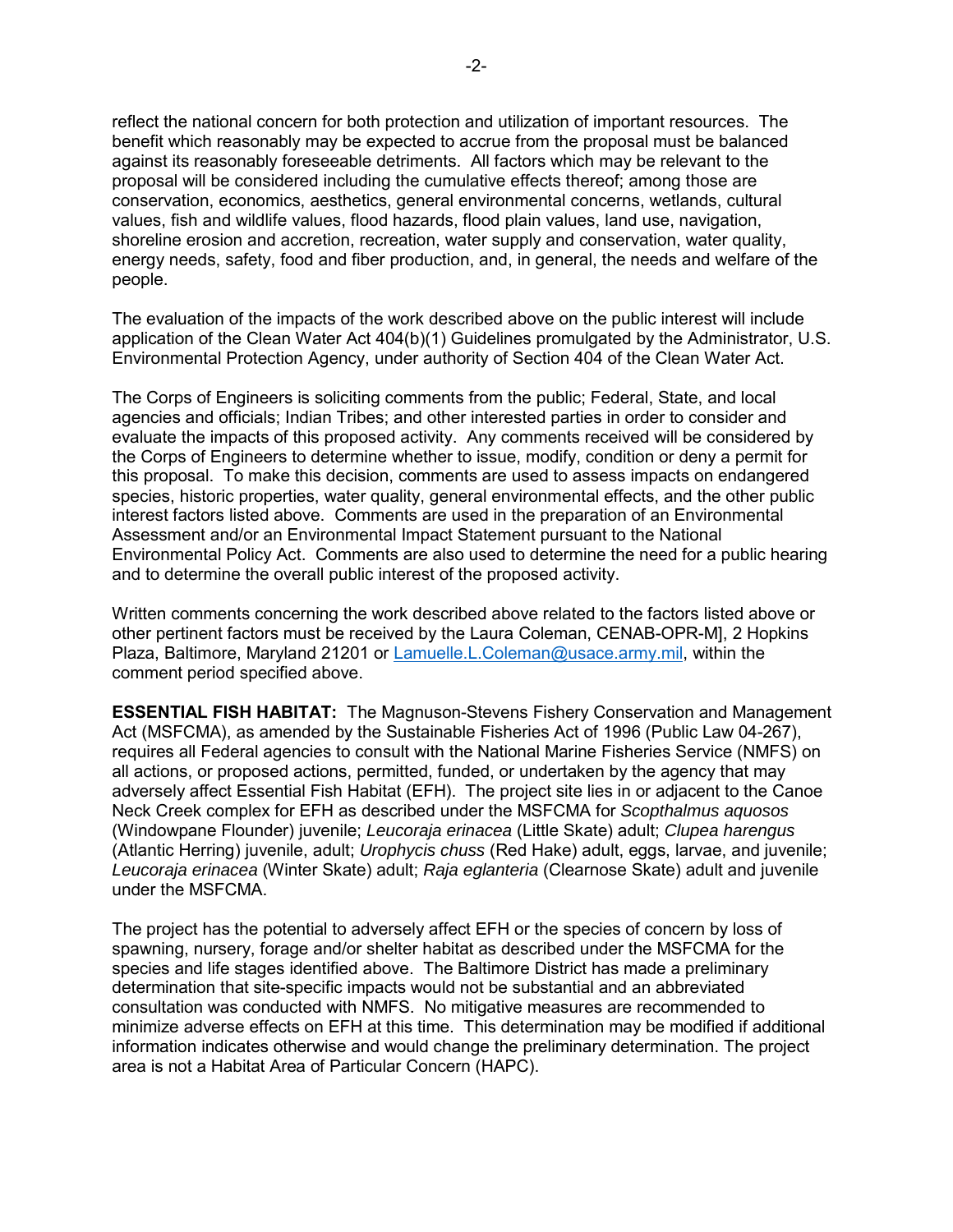**WATER QUALITY CERTIFICATION:** The applicant is required to obtain a water quality certification in accordance with Section 401 of the Clean Water Act from the Maryland Department of the Environment. Any written comments concerning the work described above which relate to water quality certification must be received by the Maryland Department of the Environment, Tidal Wetlands Division, Montgomery Park Business Center, 1800 Washington Blvd., Suite 430, Baltimore, Maryland 21230 within the comment period as specified above to receive consideration. The 401 certifying agency has a statutory limit of one year to make its decision.

**COASTAL ZONE MANAGEMENT PROGRAM:** The applicant has certified in this application that the proposed activity complies with and will be conducted in a manner consistent with the Maryland Coastal Zone Program. This certification statement is available for inspection in the District Office; however, public comments relating to consistency must be received by the Tidal Wetlands Division, Maryland Department of the Environment, Montgomery Park Business Center, 1800 Washington Blvd. Suite 430, Baltimore, Maryland 21230, within the comment period as specified above. It should be noted that the MDE has a statutory limit of 6 months in which to make its consistency determination.

The applicant must obtain any State or local government permits which may be required.

**ENDANGERED SPECIES ACT:** A preliminary review of this application indicates that the proposed work is not likely to adversely affect Federal listed threatened or endangered species or their critical habitat, pursuant to Section 7 of the Endangered Species Act. As the evaluation of this application continues, additional information may become available which could modify this preliminary determination.

**NATIONAL HISTORIC PRESERVATION ACT:** Review of the latest published version of the National Register of Historic Places indicates that the subject property is listed as eligible for inclusion of the Oxford Historic District. The project design is to be reviewed by the Maryland Historical Trust (MHT). Currently unknown archeological, scientific, prehistoric, or historical data may be lost or destroyed by the work to be accomplished under the requested permit.

The evaluation of the impact of the work described above on the public interest will include application of the guidelines promulgated by the Administrator, U.S. Environmental Protection Agency, under authority of Section 404 of the Clean Water Act. Any person who has an interest, which may be adversely affected by the issuance of this permit, may request a public hearing. The District Engineer must receive the request, which must be in writing, to the U.S. Army Corps of Engineers, Baltimore District, 2 Hopkins Plaza, Baltimore, Maryland 21201, within the comment period as specified as above to receive consideration. Also, it must clearly state the interest that may be adversely affected by this activity and the manner in which the interest may be adversely affected.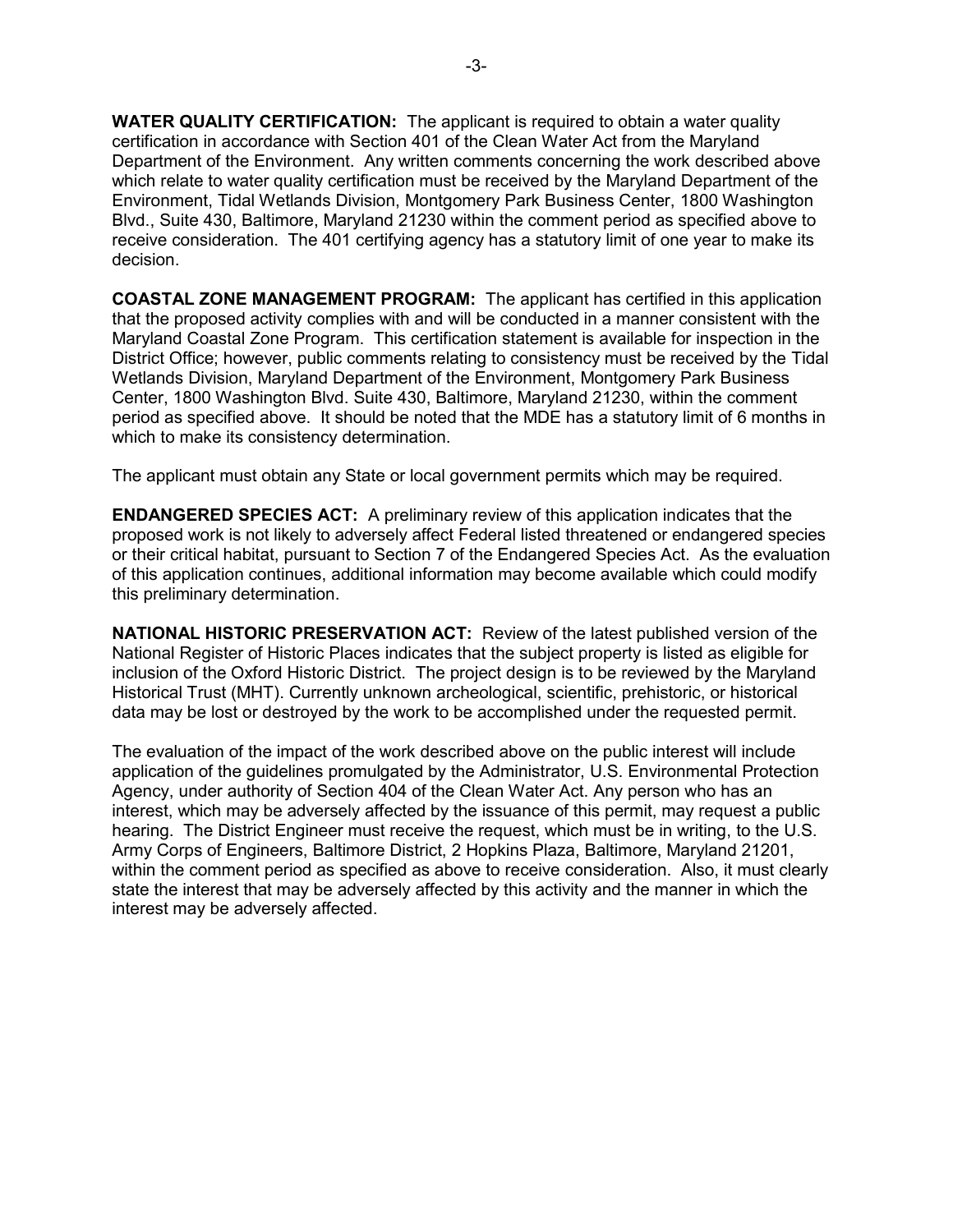It is requested that you communicate the foregoing information concerning the proposed work to any persons known by you to be interested and not being known to this office, who did not receive a copy of this notice.

FOR THE DISTRICT ENGINEER:

Digitally signed by<br>ANDERSON.KATHERINE.B.1229407798<br>DN: c=US, o=U.S. Government,<br>ou=DoD, ou=PKI, ou=USA,<br>cn=ANDERSON.KATHERINE.B.1229407<br>Date: 2018.12.11 11:46:44 -05'00'<br>Date: 2018.12.11 11:46:44 -05'00' Kittly andeinn

Kathy B. Anderson Chief, Maryland Section Southern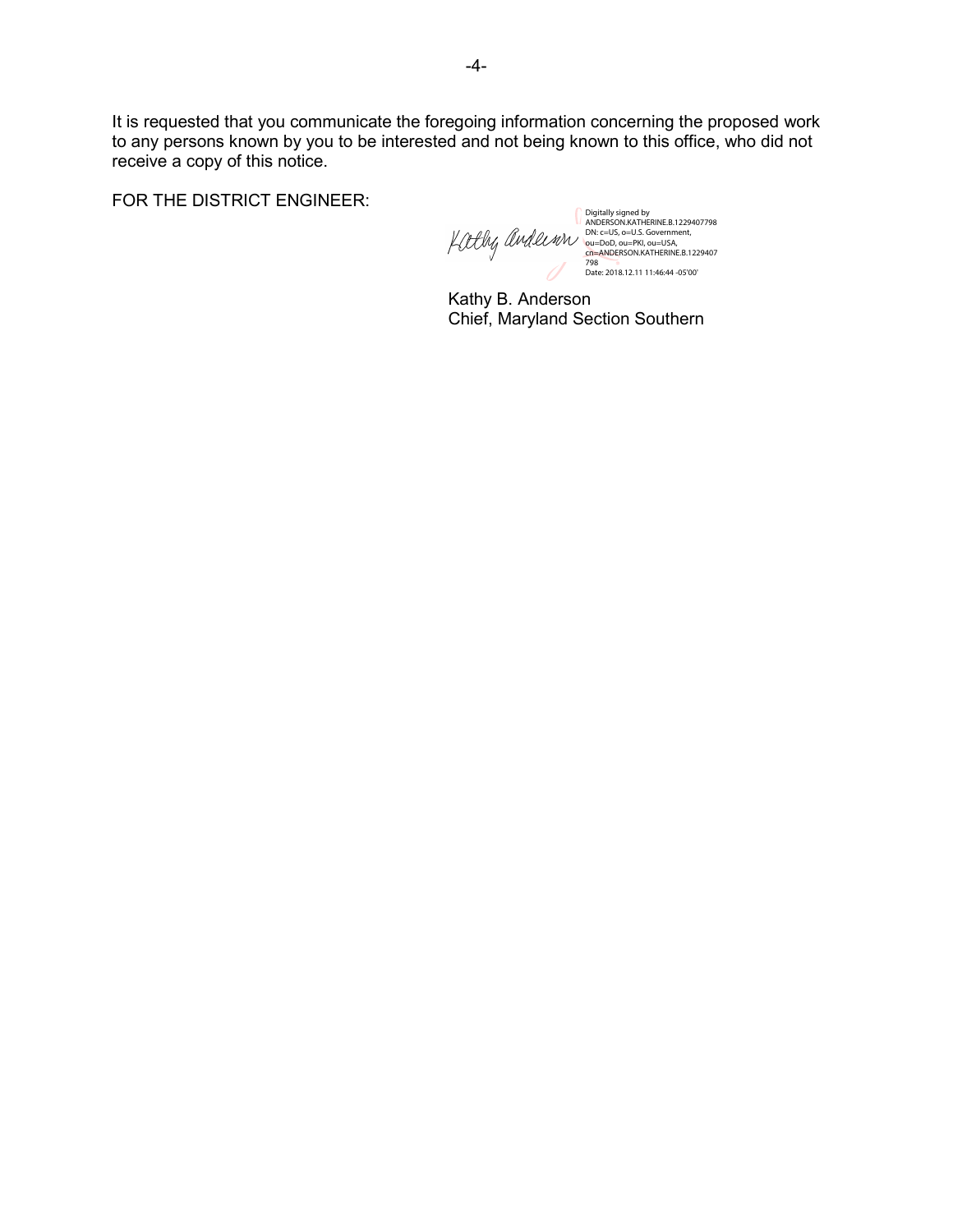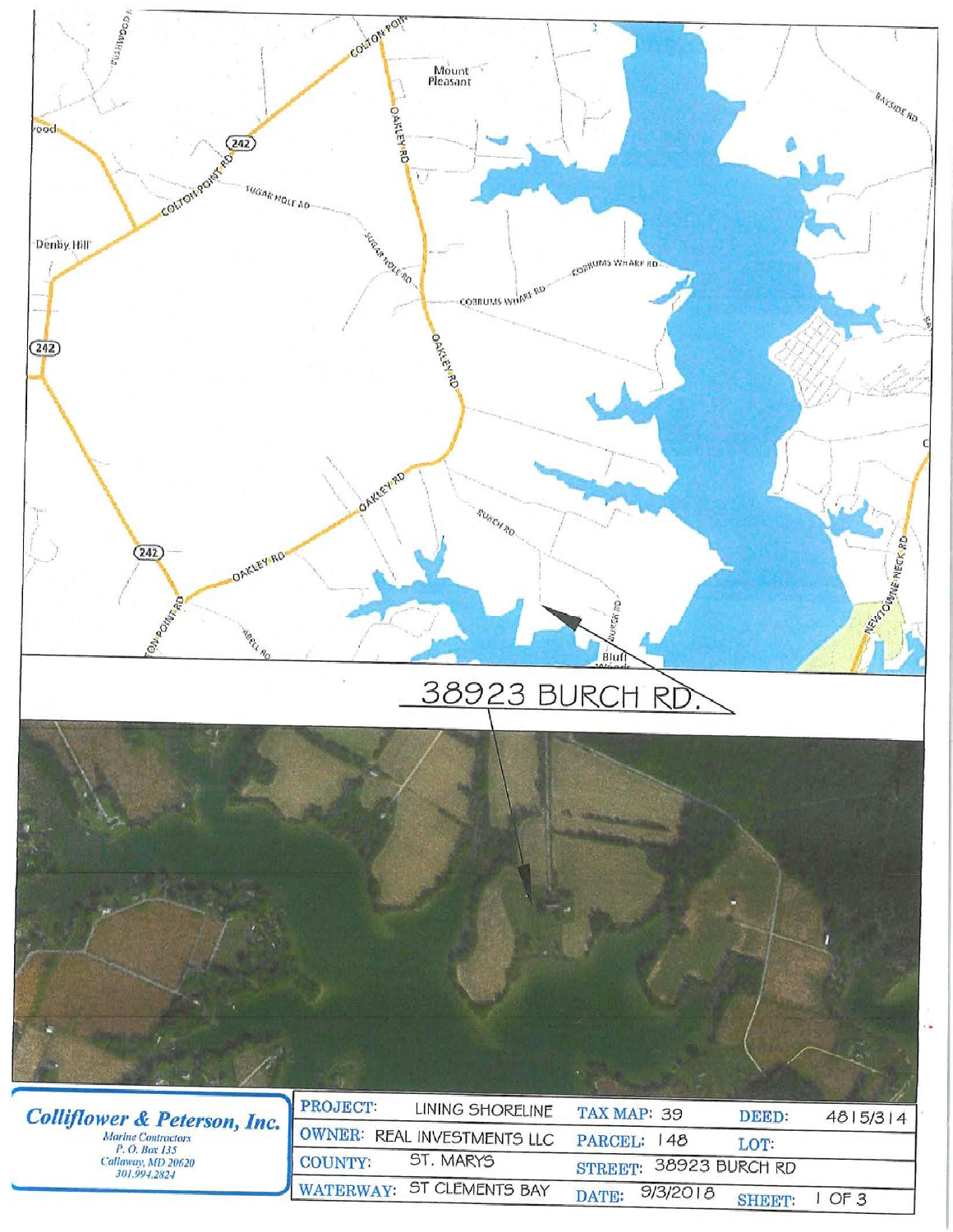